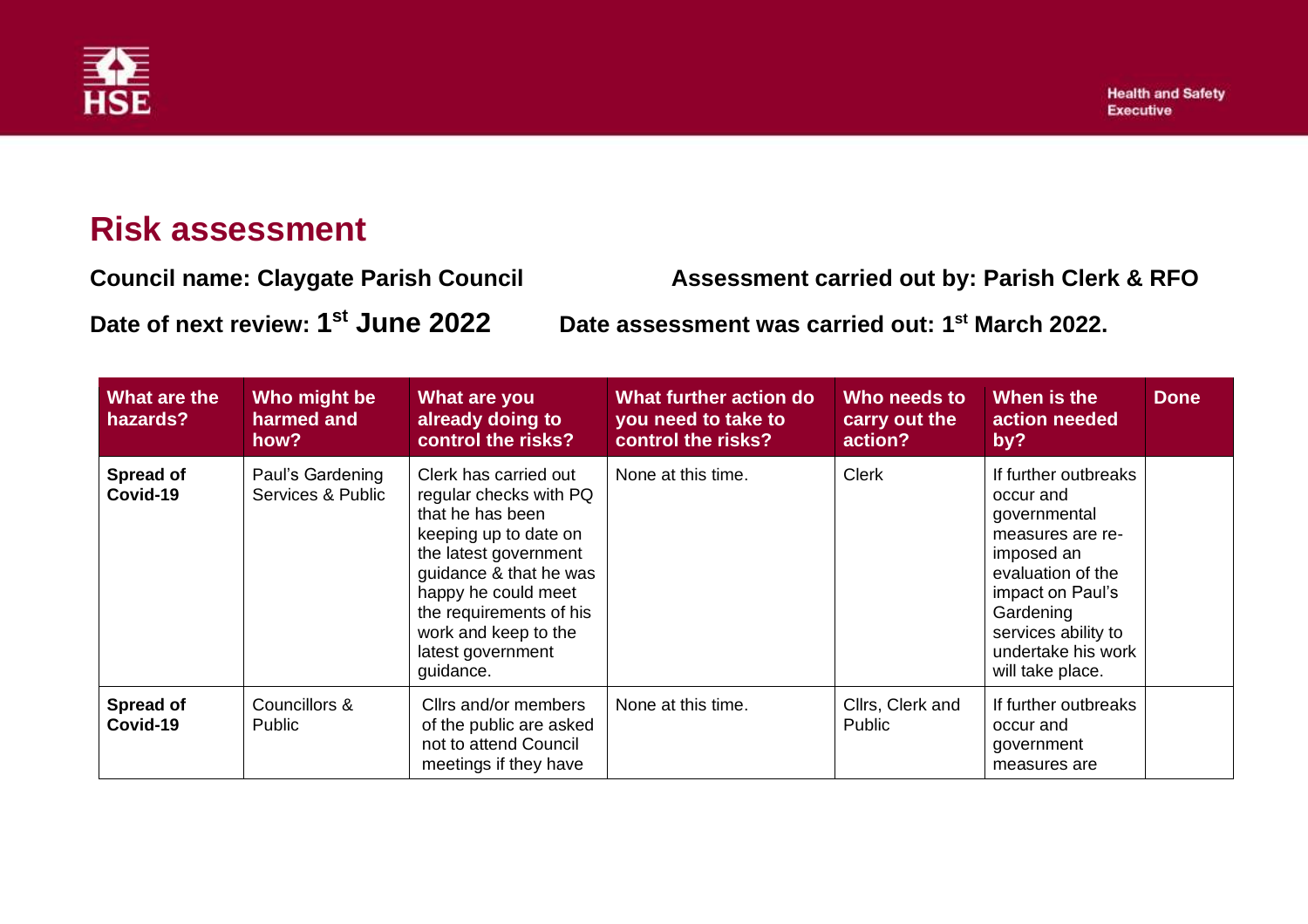

| <b>What are the</b><br>hazards? | Who might be<br>harmed and<br>how? | What are you<br>already doing to<br>control the risks?                                                                                                                                                                                                                                 | What further action do<br>you need to take to<br>control the risks? | Who needs to<br>carry out the<br>action? | When is the<br>action needed<br>by?                                                                                                                                                  | <b>Done</b> |
|---------------------------------|------------------------------------|----------------------------------------------------------------------------------------------------------------------------------------------------------------------------------------------------------------------------------------------------------------------------------------|---------------------------------------------------------------------|------------------------------------------|--------------------------------------------------------------------------------------------------------------------------------------------------------------------------------------|-------------|
|                                 |                                    | any of the main<br>symptoms of Covid as<br>per latest government<br>guidance, a positive<br>Covid test result or are<br>people who live in the<br>same household as, or<br>who have had close<br>contact with, someone<br>who has COVID-19.<br>Meeting rooms to be<br>well ventilated. |                                                                     |                                          | made stricter and<br>the legislation<br>allows the Council<br>will return to virtual<br>meetings.                                                                                    |             |
| Covid-19                        | <b>Clerk</b>                       | Clerk can attend in<br>person meetings if<br>required with members<br>of the public or Cllrs<br>providing she or the<br>meetings attendings<br>aren't showing any<br>symptoms of Covid-19<br>as per latest<br>government guidance,<br>a positive Covid test                            | None at this time                                                   |                                          | If further outbreaks<br>occur and<br>government<br>measures are<br>made stricter and<br>the legislation<br>allows the Clerk<br>will return to<br>communication via<br>phone or Zoom. |             |